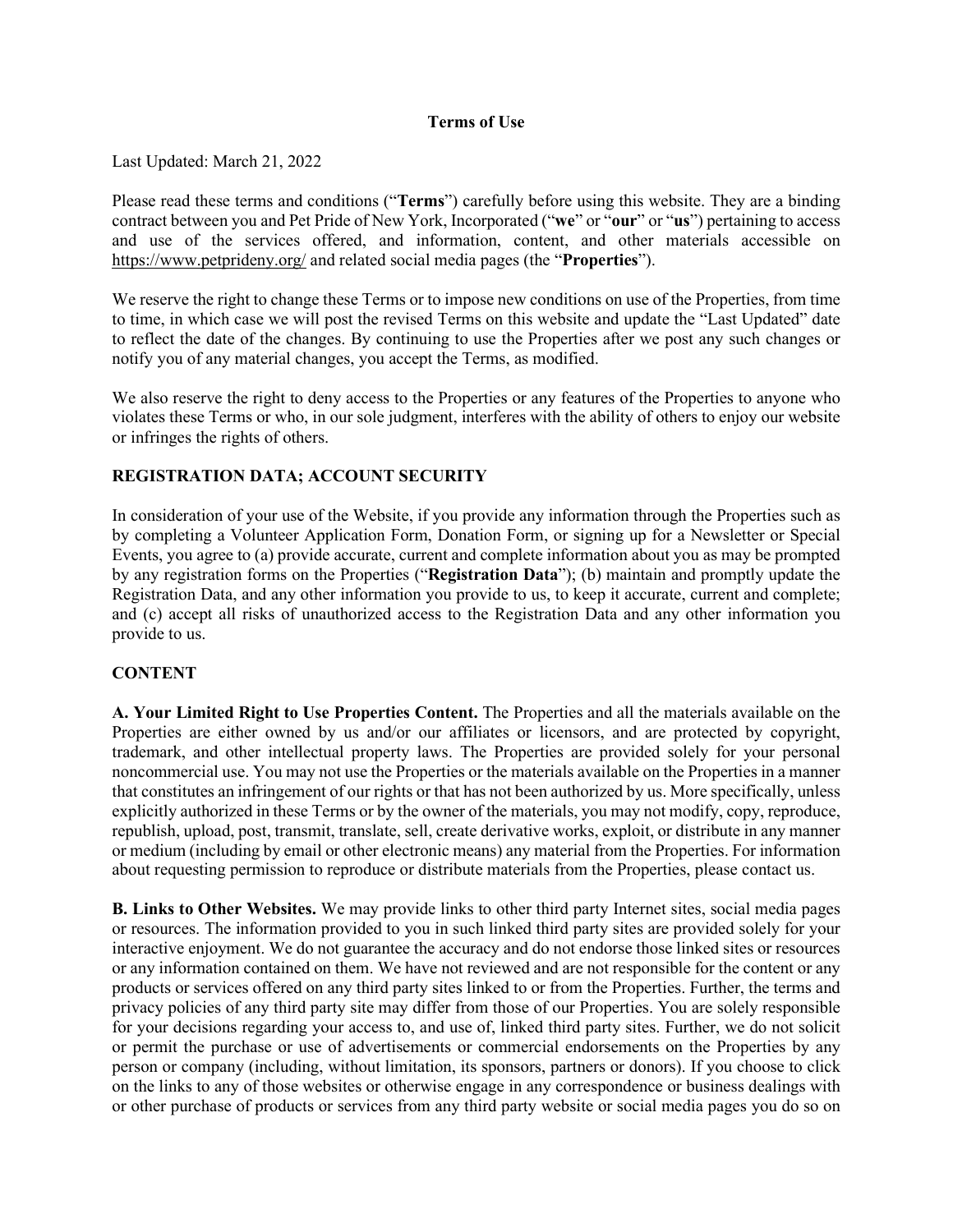your own initiative and risk. You agree that we are not responsible or liable for any losses or damages of any sort incurred as a result of any such initiative or as a result of use of those links.

### **USER CONTENT AND INTERACTIVE AREAS**

When you submit or post any material on our Properties, you grant us, and anyone authorized by us, a royalty-free, perpetual, irrevocable, non-exclusive, unrestricted, worldwide license to use, copy, modify, transmit, sell, exploit, create derivative works from, distribute, and/or publicly perform or display such material, in whole or in part, in any manner or medium (whether now known or hereafter developed), for any purpose that we choose.

You agree not to post, upload to, transmit, distribute, store, create or otherwise publish through the Properties any of the following:

(a) Anything that is unlawful, libelous, defamatory, obscene, pornographic, indecent, lewd, suggestive, harassing, threatening, invasive of privacy or publicity rights, abusive, inflammatory, fraudulent or otherwise objectionable;

(b) Anything that would constitute, encourage or provide instructions for a criminal offense, violate the rights of any party, or that would otherwise create liability or violate any local, state, national or international law;

(c) Anything that may infringe any patent, trademark, trade secret, copyright or other intellectual or proprietary right of any party and that by posting any content, you represent and warrant that you have the lawful right to distribute and reproduce such content;

(e) Promotions, advertising or solicitations;

(f) Private information of any third party, including, without limitation, addresses, phone numbers, email addresses, Social Security numbers and credit card numbers;

(g) Viruses, corrupted data or other harmful, disruptive or destructive files; and

(h) Anything, in our sole judgment, that is objectionable or which restricts or inhibits any other person from using or enjoying our Properties, or which may expose us or our users to any harm or liability of any type.

We take no responsibility and assume no liability for any content posted, stored or uploaded by you or any third party, or for any loss or damage thereto, nor will we be liable for any mistakes, defamation, slander, libel, omissions, falsehoods, obscenity, pornography or profanity you may encounter. Your use of interactive areas on our Properties is at your own risk. We are not liable for any statements, representations or content provided by other users. Although we have no obligation to screen, edit or monitor any of the content posted on any interactive areas, we reserve the right, and have absolute discretion, to remove, screen or edit any content posted or stored on our Properties at any time and for any reason without notice.

You acknowledge and agree that we may preserve content and materials submitted by you, and may also disclose such content and materials if required to do so by law or if, in our business judgment, such preservation or disclosure is reasonably necessary to: (a) comply with legal process; (b) enforce these Terms; (c) respond to claims that any content or materials submitted by you violate the rights of third parties; or (d) protect the rights, property, or personal safety of Pet Pride of New York, our affiliates, our officers, directors, employees, representatives, our licensors, other users, and/or the public.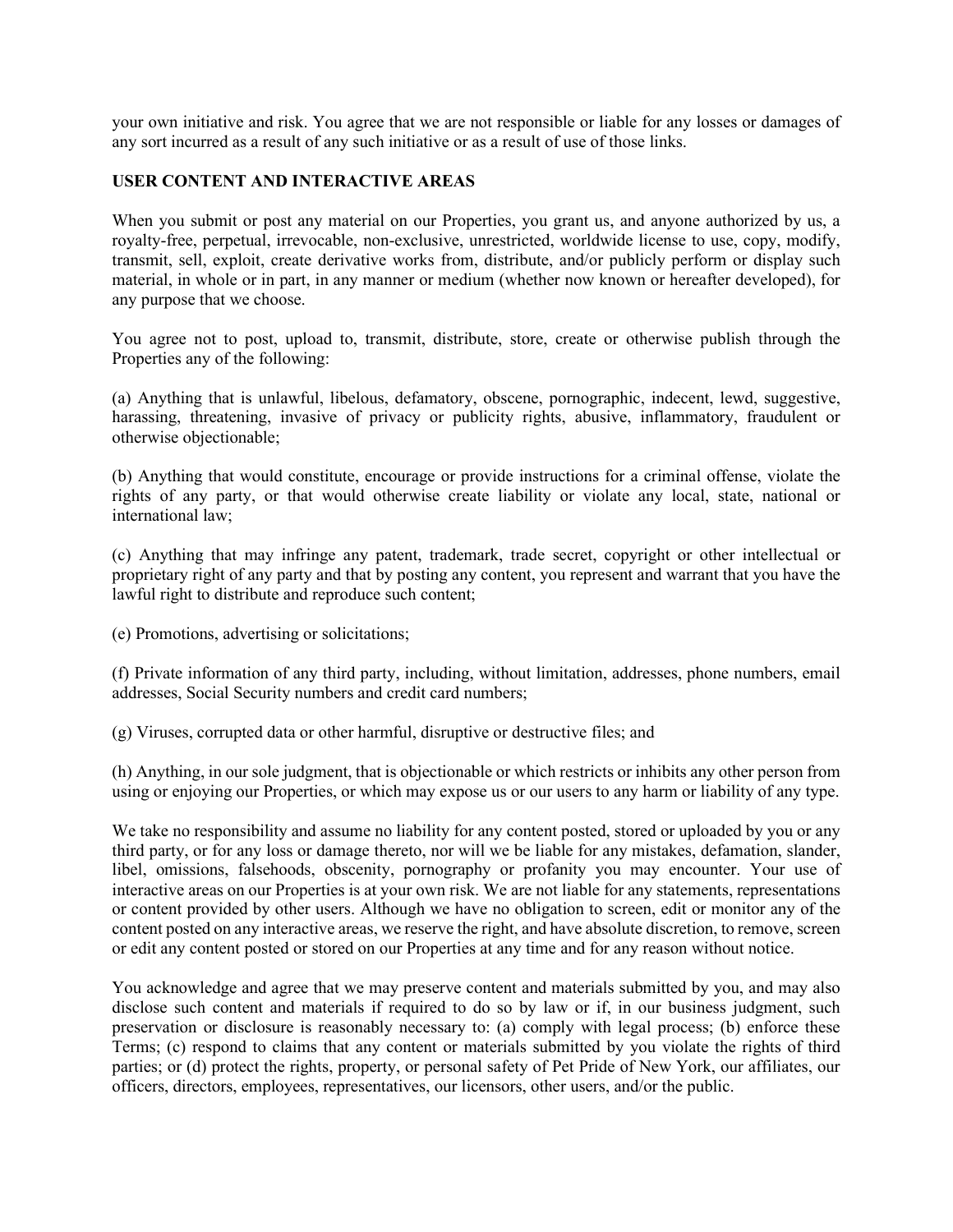IMPROPER USE OF THE PROPERTIES WILL RESULT IN LOSS OF ACCESS AND MAY RESULT IN CIVIL AND CRIMINAL LIABILITIES.

### **DISCLAIMER**

THE INFORMATION AND SERVICES OFFERED ON OR THROUGH THE PROPERTIES, AND ANY THIRD-PARTY WEBSITES OR SOCIAL MEDIA PAGES ARE PROVIDED "AS IS" AND WITHOUT WARRANTIES OF ANY KIND EITHER EXPRESS OR IMPLIED. TO THE FULLEST EXTENT PERMISSIBLE PURSUANT TO APPLICABLE LAW, WE DISCLAIM ALL WARRANTIES, EXPRESS OR IMPLIED, INCLUDING, BUT NOT LIMITED TO, IMPLIED WARRANTIES OF MERCHANTABILITY AND FITNESS FOR A PARTICULAR PURPOSE. WE DO NOT WARRANT THAT THE PROPERTIES OR ANY OF THEIR FUNCTIONS WILL BE UNINTERRUPTED OR ERROR-FREE, THAT DEFECTS WILL BE CORRECTED, OR THAT ANY PART OF THE PROPERTIES OR THE SERVERS THAT MAKE THEM AVAILABLE, ARE FREE OF VIRUSES OR OTHER HARMFUL COMPONENTS. WE DO NOT WARRANT OR MAKE ANY REPRESENTATIONS REGARDING THE USE OR THE RESULTS OF THE USE OF THE PROPERTIES OR MATERIALS ON THE PROPERTIES, OR ON THIRD-PARTY SITES OR SOCIAL MEDIA PAGES IN TERMS OF THEIR CORRECTNESS, ACCURACY, TIMELINESS, RELIABILITY OR OTHERWISE. YOU ACKNOWLEDGE THAT THE PROVISIONS OF THIS SECTION ARE A MATERIAL INDUCEMENT AND CONSIDERATION TO US TO GRANT THE LICENSE CONTAINED IN THESE TERMS AND TO PROVIDE YOU WITH ACCESS TO THE PROPERTIES AND SERVICES.

# **LIMITATION OF LIABILITY**

UNDER NO CIRCUMSTANCES, INCLUDING, BUT NOT LIMITED TO, NEGLIGENCE, WILL WE OR OUR SUBSIDIARIES, PARENT COMPANIES OR AFFILIATES BE LIABLE FOR ANY DIRECT, INDIRECT, INCIDENTAL, SPECIAL OR CONSEQUENTIAL DAMAGES THAT RESULT FROM THE USE OF, OR THE INABILITY TO USE, THE PROPERTIES, INCLUDING THEIR MATERIALS OR SERVICES, OR THIRD-PARTY MATERIALS, PRODUCTS, OR SERVICES MADE AVAILABLE THROUGH THE PROPERTIES, EVEN IF WE ARE ADVISED BEFOREHAND OF THE POSSIBILITY OF SUCH DAMAGES. (BECAUSE SOME STATES DO NOT ALLOW THE EXCLUSION OR LIMITATION OF CERTAIN CATEGORIES OF DAMAGES, THE ABOVE LIMITATION MAY NOT APPLY TO YOU. IN SUCH STATES, OUR LIABILITY AND THE LIABILITY OF OUR SUBSIDIARIES, PARENT COMPANIES AND AFFILIATES, IS LIMITED TO THE FULLEST EXTENT PERMITTED BY SUCH STATE LAW.) YOU SPECIFICALLY ACKNOWLEDGE AND AGREE THAT WE ARE NOT LIABLE FOR ANY DEFAMATORY, OFFENSIVE OR ILLEGAL CONDUCT OF ANY USER. IF YOU ARE DISSATISFIED WITH THE PROPERTIES, OR ANY MATERIALS, PRODUCTS, OR SERVICES ON THE PROPERTIES, OR WITH ANY OF THESE TERMS, YOUR SOLE AND EXCLUSIVE REMEDY IS TO DISCONTINUE USING THE PROPERTIES.

### **INDEMNIFICATION**

You agree to indemnify and hold harmless us, our affiliates, and each of our and their respective directors, officers, managers, employees, shareholders, agents, representatives and licensors, from and against any and all losses, expenses, damages and costs, including reasonable attorneys' fees, that arise out of your use of the Properties, violation of these Terms by you or any other person using your account, or your violation of any rights of another. We reserve the right to take over the exclusive defense of any claim for which we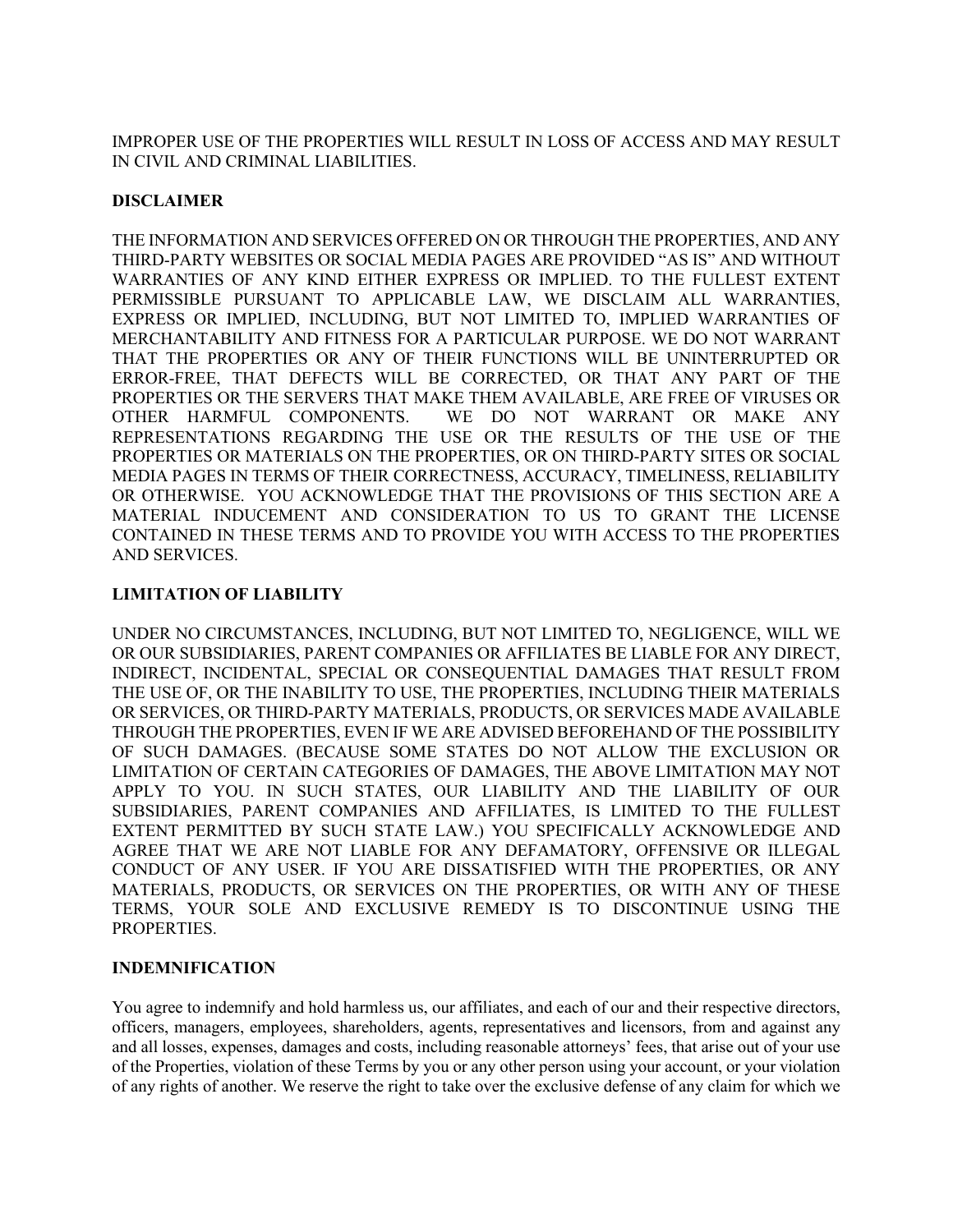are entitled to indemnification under this section. In such event, you agree to provide us with such cooperation as is reasonably requested by us.

## **NOTICE OF COPYRIGHT INFRINGEMENT**

If you believe that any content on the Properties infringes your copyright and you want the content removed from the Properties, please send a detailed message (under the Digital Millennium Copyright Act, the following information must be included in the message) to our designated agent for notice of claims of copyright infringement:

- i. A physical or electronic signature of a person authorized to act on behalf of the owner of an exclusive right that is allegedly infringed.
- ii. Identification of the copyrighted work claimed to have been infringed, or, if multiple works at a single online site are covered by a single notification, a representative list of such works at that site.
- iii. Identification of the material that is claimed to be infringing or to be the subject of infringing activity and that is to be removed or access to which is to be disabled and information reasonably sufficient to permit us to locate the material.
- iv. Information reasonably sufficient to permit us to contact you as the complaining party, such as an address, telephone number, and, if available, an electronic mail address at which the complaining party may be contacted.
- v. A statement that the complaining party has a good faith belief that use of the material in the manner complained of is not authorized by the copyright owner, its agent, or the law.
- vi. A statement that the information in the notification is accurate, and under penalty of perjury, that the complaining party is authorized to act on behalf of the owner of an exclusive right that is allegedly infringed.

### **Pet Pride of New York's Designated Agent is:**

Polly Grunfeld Sack Pet Pride of New York, Incorporated 175 Sully's Trail--2nd Floor Pittsford, NY 14534 Phone: 585-709-9025 Email: [psack@gannett.com](mailto:psack@gannett.com)

We take copyright and other intellectual property issues seriously, and will terminate any Properties users or related accounts that are connected to valid and repeat copyright infringement complaints.

If you believe that any content on the Properties violates or infringes your intellectual property rights, other than related to copyright, please send a detailed email to [info@petprideny.org](mailto:ppny@wny.twcbc.com) detailing your allegation, and we will investigate the matter.

## **DEACTIVATION OF THE PROPERTIES**

We reserve the right at any time and from time to time to modify or discontinue, temporarily or permanently, the Properties, or any part or portion thereof, with or without notice to you. You agree that we shall not be liable to you or to any third party for any modification, suspension or discontinuance of the Properties, or